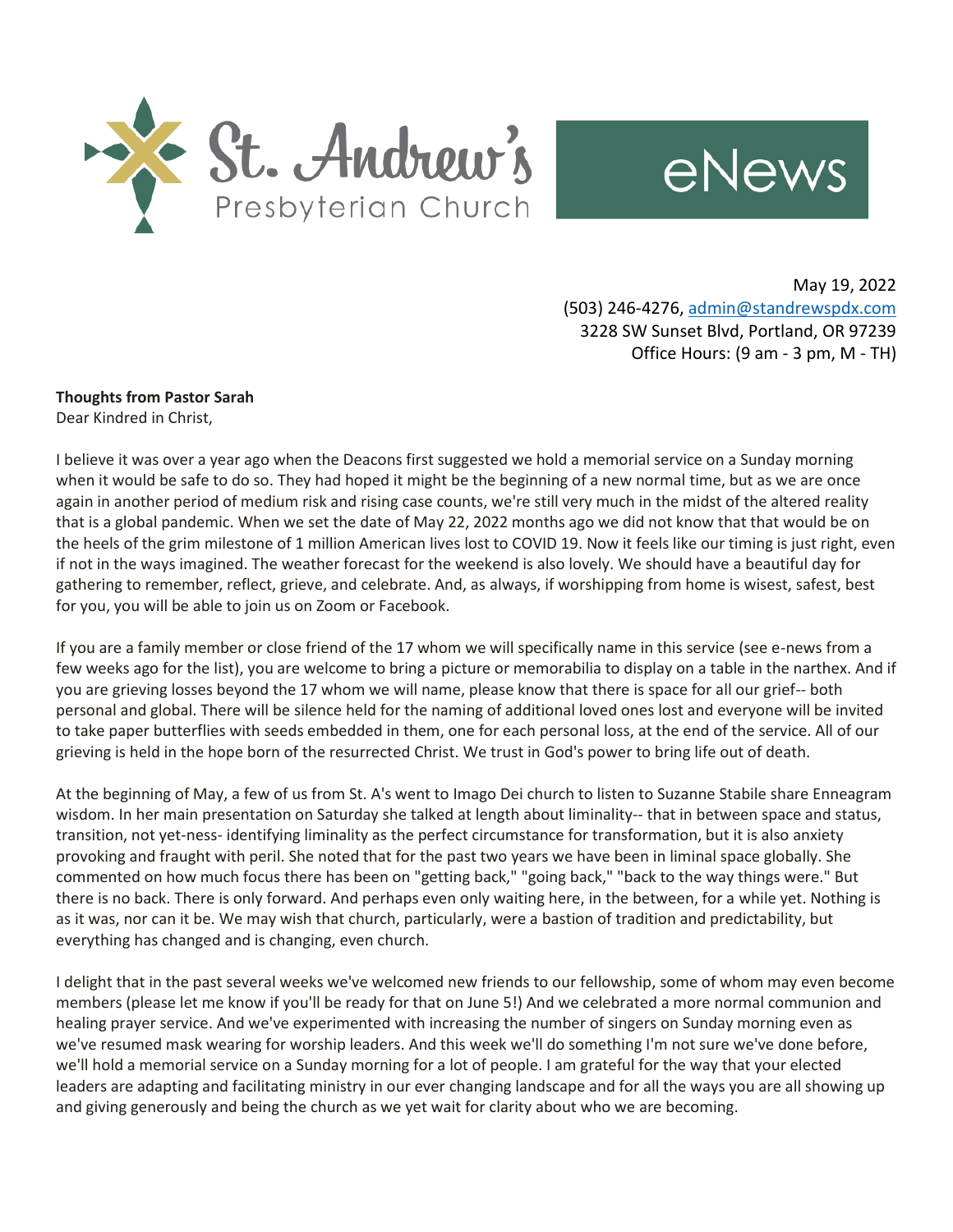If you haven't come back for in person worship yet, perhaps this is the week to do so. There will be cupcakes! And more significantly, there will be a loving fellowship of partners in ministry eager to welcome you home.

Questions? Bring them to coffee chat on Friday between 10 and 12, or drop me an e-mail or give me a call. I'm here for you.

In Christ, Pastor Sarah

**Mask-wearing is now STRONGLY ENCOURAGED, not required during worship. The Session voted unanimously to require vaccination for those attending in-person worship and other St. Andrew's events, with possibility of medical exemption. The COVID task force decided that we will implement this policy via the honor system. We trust the congregation to abide by the vaccination policy and will not require proof.**

## **VISIT THE ST. ANDREW'S WEBSITE FOR OUR MOST CURRENT COVID POLICY**

**SCRIPTURE** May 22 Philippians 1:1-18a; Luke 9:46-48

May 29 Philippians 2:1-13; Luke 6:43-45

## **New News & Announcements**

ANTI-RACISM STUDY GROUP

The next meeting of the Anti-Racism Study Group will be tonight, Thursday, May 19, 2022, at 6pm on Zoom. We are listening to and discussing the podcast series, the 1619 project, released in 2019. This month we will be discussing episode 5 (both parts). There are many dimensions to this project, including a recently released book, but we are focusing on the podcast. Check out their interactive website for an introduction to the project as a whole. Questions? Or interested in getting connected? Please contact Pastor Sarah.

## MEMORIAL SERVICE

On Sunday, May 22, we will be holding a memorial service during our regular Sunday worship time to acknowledge all those lost in the past two years and to honor their memory. We have had memorial services for some, but not all, of those who have died, and many of us have not had the opportunity to bring our memories before God and hear a witness to the resurrection as we remember. Your deacons have been hard at work to plan a very special Sunday of remembrance and we hope many will join us.

## STATEMENT OF SUPPORT FOR THE MULTNOMAH SAFE REST VILLAGE

The Multnomah Safe Rest Village is one of six such sites scheduled to open in Portland in the near future. Because of its proximity to St. Andrew's we are publicly committing our support to the success of this location, and it's goal to provide short term housing and wrap-around services to individuals currently living outside as they are supported in their journeys to acquiring permanent housing. A statement of support intended to be sent to public officials and other community entities was drafted, and approved by your Session last week. It states:

*We at St. Andrew's Presbyterian Church in Southwest Portland are writing to express our support of the Safe Rest Village that will occupy the Sears Armory site on SW Multnomah Blvd. One of our church's core values is to be in service to our neighbors, and this includes all who live in our midst whether in or outdoors, permanently or temporarily sheltered, and especially those who have no shelter at all. We look forward to developing strong relationships with the Safe Rest Village participants and All Good Northwest, and working together to make this a successful program where people can learn to live and thrive into permanent housing. Knowing that the proposed Safe Rest Villages are facing opposition from many in our city, we want to publicly proclaim that there are also many of us who are in support of these efforts to find sustainable solutions to getting people off the streets and into housing that supports their needs. St. Andrew's is also*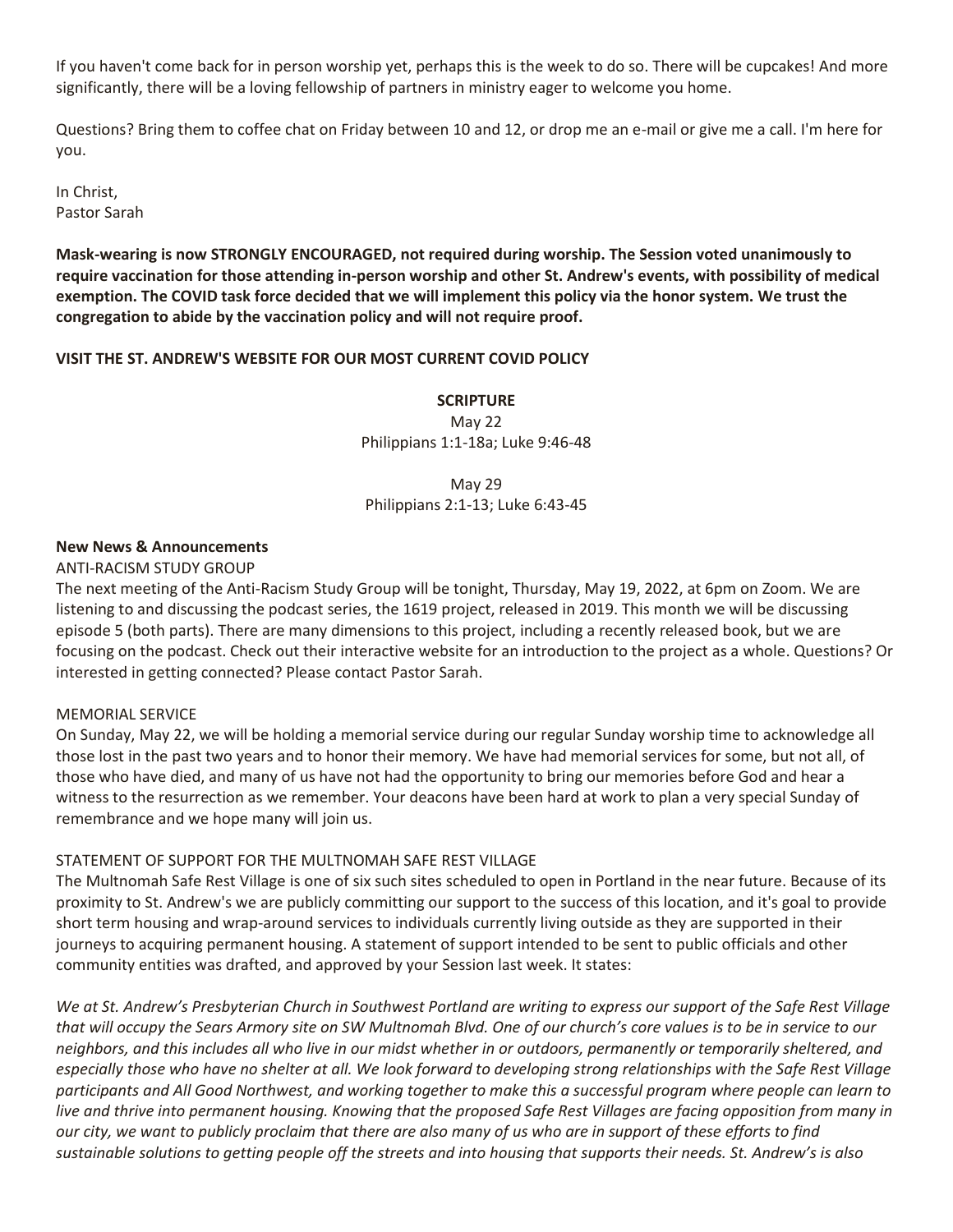*leading efforts to build a coalition of faith communities in Southwest Portland to amplify this support even more. Please feel free to reach out to us as needed, as a resource to strengthen your work in creating humane solutions to homelessness that maintain the dignity we all deserve as beloved children of God.*

Pastor Sarah and Katy are currently working with a group of other faith leaders in Southwest Portland, as well as the Hillsdale Assistance Team, to find collaborative ways we can work with our neighbors at this Safe Rest Village to serve the common good of all those in its midst. Feel free to reach out to them for more information, and more updates will come as our work unfolds.

## NEW MEMBER OPPORTUNTIES

Are you interested in becoming a member of St. Andrew's? Pastor Sarah would love to welcome you at the June 5th service, and possibly host an inquirers' class before then. If you would like to take part please contact Sarah ASAP!

## UPCOMING LEARNING OPPORTUNITY

After our Pentecost service on June 5, Pastor Sarah will be hosting a screening of a new film called "Purple: America We Need to Talk", at 1 pm on Zoom. Anyone and everyone who is concerned about the division in our nation and the difficulties we have connecting across lines of political difference is invited to join her to watch this short film about facilitated dialogue between those of different, strongly held convictions in a particularly purple part of our country. We will then engage in dialogue about what we have seen. Plan to get some lunch or brunch after church and then log on to Zoom for this exciting learning opportunity. Friends, family, and neighbors are invited to join us too.

## FREE COVID TEST KITS \*UPDATE\*

A third round of free, at-home Covid Test Kits are now available to order online. This time you will receive eight boxes instead of four. If you have already ordered and received these kits previously this year you are eligible to do so again. Visit the same website as before to place your order.

## **Learning & Fellowship Opportunities**

Members of all classes and groups are encouraged to continue reading and studying at home. Please contact your group leader if you do not find a list or link below.

## MEN'S BIBLE STUDY

Several St. Andrew's men meet on first and third Wednesdays at 7am, usually in Pastor Tom's living room (with masks and distance). They will be studying 1 Samuel in their upcoming gatherings. New participants are welcome. For more information, please contact Larry Patterson or the church office. Virtual participation is available upon request.

## ENNEAGRAM STUDY GROUP

On the fourth Saturday of every month, we gather on Zoom at 1:00 pm to discuss the Enneagram-- a system for understanding human personality and relationships. We are once again considering one type at a time as 2022 unfolds. Our May discussion will focus on Type 5-- The Investigator. I encourage those interested in joining us to find an hour to watch a panel of type 5 speakers from last year's Enneagram and Coffee summit. Participants are also encouraged to review other literature or web information about type 5. Make note of what you observe/learn and join us Saturday, May 28 at 1:00pm on Zoom to discuss what you learned and are left wondering after viewing the panel and/or reading. All are welcome to join us on this journey of deeper self-understanding.

## POP ARTS & FAITH - FILM, ADVERTISING, & FASHION

What do pop arts have to do with Christian faith? What intersections do we see between the two unlikely genres? Wait a sec! Doesn't Jesus also make good use of pop arts of his own time in the Gospels? Let's explore these fun questions and more in this course! Guess what? We will begin the first session with Queen's legendary song, "Bohemian Rhapsody." This series of four classes have been re-scheduled to the month of July, July 3, 10, 17, and 24, before worship from 9:00-9:50am, in person in the chapel, and will be led by Rev. Sunggu Yang. Recommended text (completely optional): Sunggu A. Yang's "Arts and Preaching: An Aesthetic Homiletic for the 21st Century", especially chapters 4 and 5.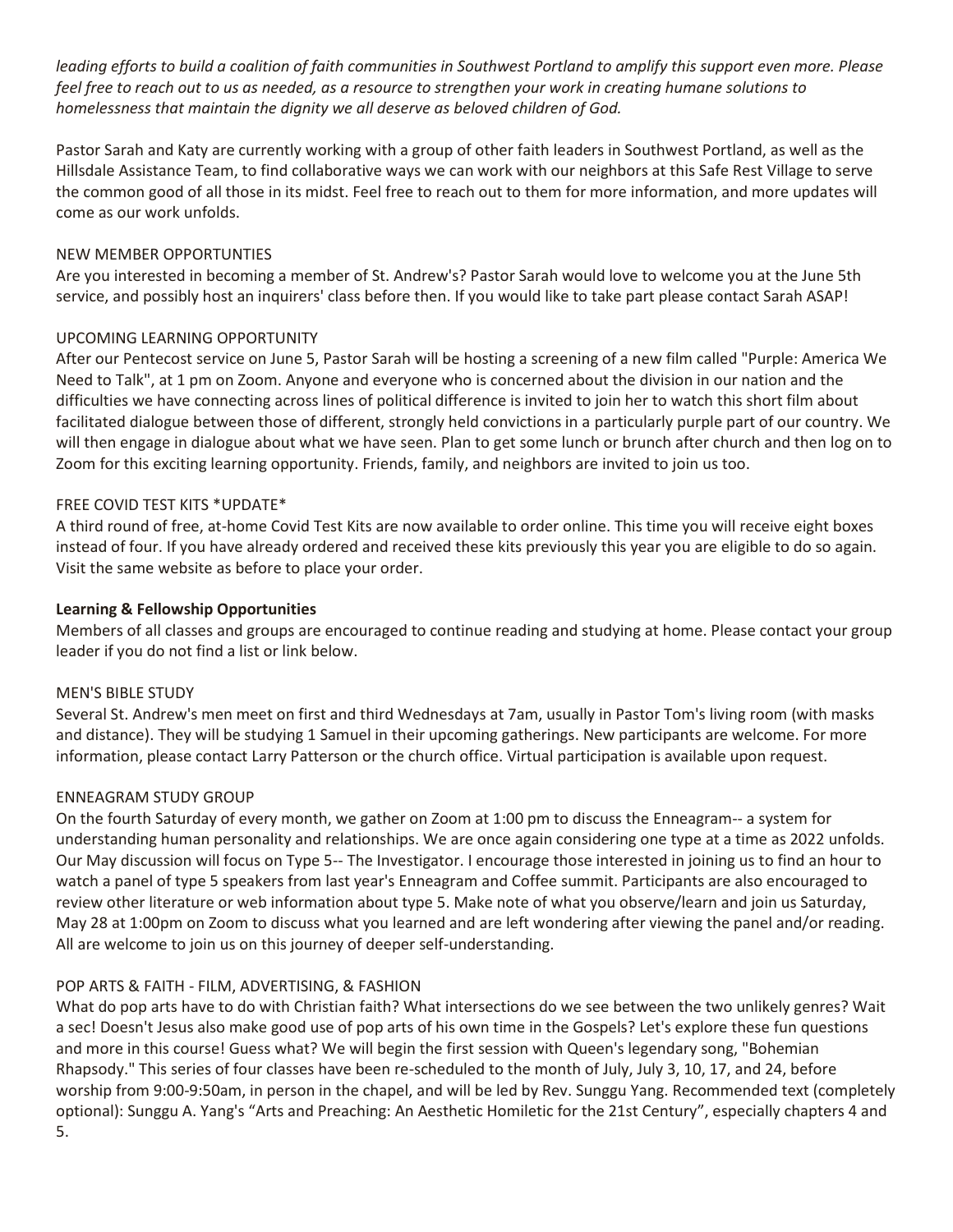## **Service Opportunities**

We know that there are many requests for basic needs assistance right now. Please contact the Church Office Admin or Mission Team Leader if you have questions or need help with drop-off or deliveries. We hope that you find one or more opportunities that call to you, and please know that any amount of support is appreciated and makes a big difference!

## ZIPLOC MINISTRY

## *SATURDAY, MAY 28, 10:00 - 12:00pm: ZIPLOC FILLING SATURDAY, JUNE 4, 11:45 - 12:15pm: ZIPLOC/DONATION DROP-OFF*

During stressed times, our monthly donations make a huge difference to our partners. You can sign up to bake a casserole for West Women's and Children's Shelter, or provide other needed items listed below. Bring your donations to FIRST SATURDAY DONATION DROP-OFF, a great time of fellowship at St. Andrew's! Here are the most requested items:

- NEIGHBORHOOD HOUSE FOOD PANTRY: feminine hygiene products (especially sanitary pads), diapers (especially larger sizes), canned fruits, canned tuna, soups and chili
- WEST WOMEN'S AND CHILDREN'S SHELTER: toilet paper, paper towels, disinfectant cleaner
- HYGIENE 4 ALL: NEW underwear, socks, leggings, T-shirts of all sizes, men's pants, gently used men's walking shoes
- ZIPLOCK MINISTRY: socks, pop-top tuna, pop-top chili or ravioli, water (10-12 oz), Gatorade (10-12 oz), travel toothbrushes/toothpaste

Our masked volunteers will greet you curbside in front of the church to receive your donations. We will also have lots of filled Ziplocs available for pickup and delivery. If you would like to support this ministry financially please send your donation marked "Ziploc Ministry" to the church. Contact Marilyn with questions. Thanks for your generosity to St. Andrew's ministries!

## HELP RESETTLE AN AFGHAN FAMILY

## *Extend hospitality to strangers. Romans 12:13b*

*I was hungry and you gave me food, I was thirsty and you gave me drink, I was a stranger and you welcomed me. Matthew 25:35*

A group of St. Andrew's members (Carolyn Gazeley and Brad Van Allen, Rebecca and Scott Nasson, Ric Tower, Steve Griffith, Amy Houchen), former members, and people from the local community have joined together to resettle Afghan refugees. The first two refugees are a brother and sister in their twenties and thirties, who came through the humanitarian parole program. Both have been living at the Houchen/Wise house for several weeks, since their housing allowances expired. Both are learning English, to improve their employability.

The group has found them an apartment which, with utilities, will cost about \$1650 per month, only some of which may be covered by Oregon's Afghan housing assistance program. There will also be costs for the rental deposit; obtaining asylum papers; drivers' licenses; and gas, insurance, and maintenance for a car (one may be donated). We have gathered most of the furniture they will need, and also some of such necessities as kitchenware.

While much of the process can be accomplished with volunteering of time and supplying material goods, money is necessary, too. The Session has approved a designated fund for the purpose. Donations to the Afghan Refugee Fund should include your name and address, and indicate whether you're a member of St. Andrew's. Questions? Ask Amy Houchen, or Rebecca Nasson.

## ST. ANDREW'S QUILTERS

The St. Andrew's quilters meet on the second and third Wednesdays of each month at 9:30. Their beautiful creations are donated to organizations that provide warmth to those in need. All are welcome to join them! Contact Gail Planck for more information.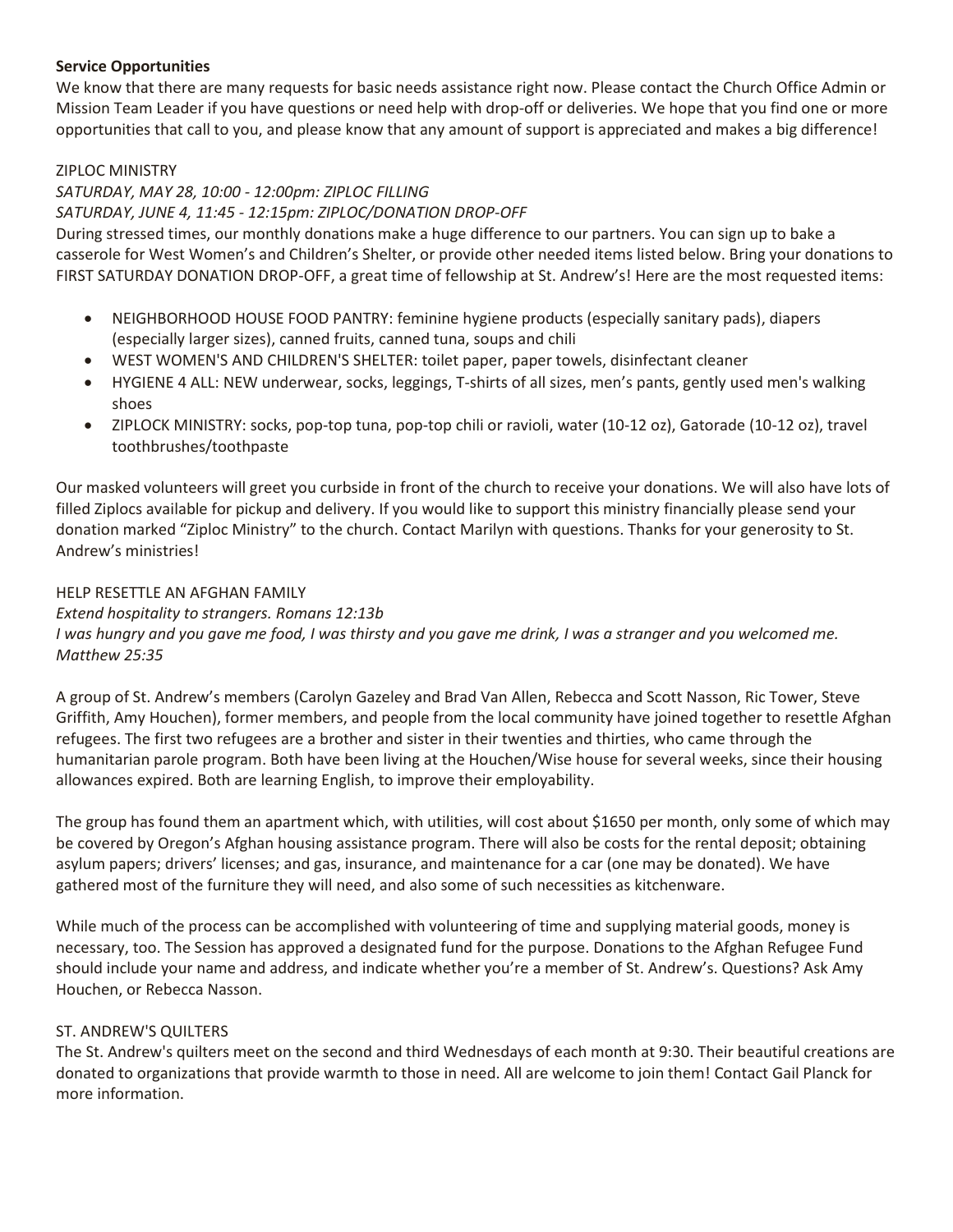#### NEIGHBORHOOD HOUSE

Food Pantry donations: See their website for an up-to-date list of their most needed donation items.

Volunteer Needs: M-F 9am-4pm

- Food Pantry: In-Pantry Support: Prep food boxes, stock shelves, and help out in the food pantry
- Food Delivery: Deliver 1-3 food boxes in a personal vehicle to clients
- Bulk Food Assistance Prep: Active shift that consists of prepping food boxes, loading a truck, driving in a personal vehicle to the apartment building, and helping unload the truck

Fill out an application online to get started, or see their website for a full list of opportunities.

## HYGIENE4ALL DONATIONS

H4A is always in need of donations of clean clothes, gently used or newly purchased, or money for the purchase of clean clothes (particularly fresh underwear). H4A is also in need of fresh, small (travel-sized) hygiene items (hotel shampoo and conditioner, for example). Please do not donate partially used items. Here are the most needed clothing items: new underwear (must be new), socks, basic T-shirts of all sizes, leggings, pants (especially men's sizes 30 to 34), gently used men's walking shoes (most requested sizes 10 to 12), stretchy dresses. If you would like to lead a donation drive for H4A or work on one of their other needed projects, contact Marilyn. If you'd like to read more about H4A check out their website. Money donations can also be made directly to H4A.

#### **Virtual Gatherings & Events**

Sunday, May 22 & 29 10:00am Worship, Zoom & Facebook (also in person)

Thursday, May 19 6:00pm Anti-Racism Study Group, Zoom

Friday, May 20 & 27 10:00am Virtual Coffee Chat, Zoom password if needed-coffee

Wednesday, May 25 & June 1 6:00pm Virtual Evening Prayer, Zoom

Saturday, May 28 1:00pm Enneagram Discussion Group, Zoom

## **Reminders & Ongoing News**

SOLAR PANELS - THANK YOU!

Thanks to your generosity, we have all the donations and pledges we asked for! The only financial piece remaining is finding someone who can use the tax credits to shelter rental income. (The church, which doesn't pay taxes, can't use the credits.) The solar firm we're working with is searching, but if you know a good candidate, let us know, Amy Houchen or Steve Cook.

## EMERGENCY RELIEF FOR UKRAINE

PC(USA) is responding to the crisis in Ukraine by providing funding for sibling churches and ecumenical partners who are on the ground in the region and already experienced in receiving refugees from Central and Eastern Europe. If you would like to help support this work you can make a financial donation through their website. If you would prefer to donate through St. Andrew's, indicate this with your giving and we will forward it on for you.

## RIDES TO CHURCH

We are grateful St. Andrew's is now open for Sunday worship services and are anxious to reunite with friends, fellow members, and all who wish to be part of this. To help make this happen, some of our Deacons are starting a program to